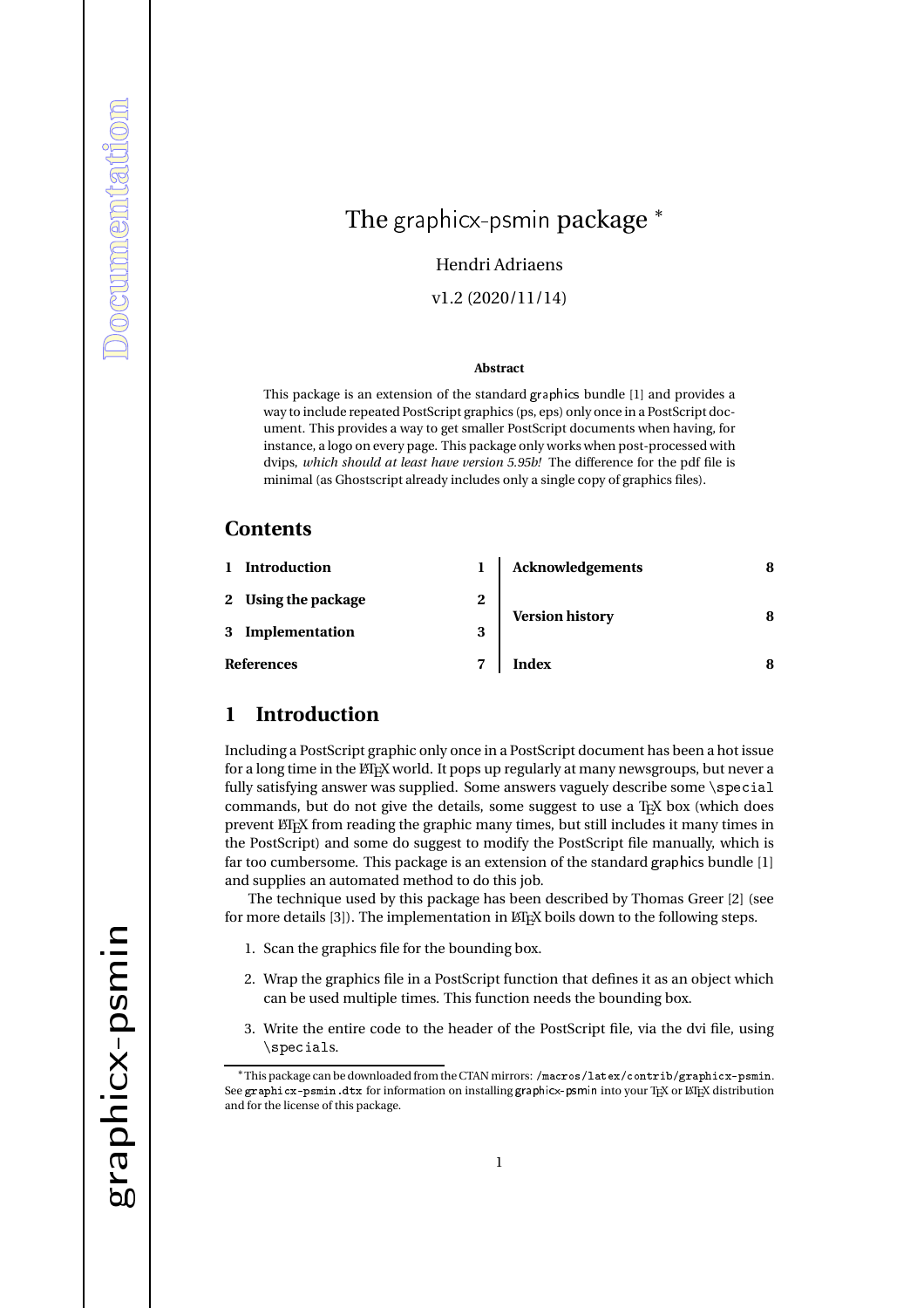This will load the graphic in the header of the PostScript file. When reusing the graphic, there is another PostScript function to be inserted which will load the graphic from the graphic object.

In this scheme, step 2 is the hardest one. The first implementation of this method in this package attempted to load the entire graphics file, line by line (which is slow), in a macro, add the necessary PostScript code and write the content of the macro to the dvi using  $\text{setal}\{!... \}$ . Unfortunately, this didn't work as dvips applied its own line breaking mechanism to the content without taking into account manual line breaks. This meant that the content of the graphics file was modified when it arrived in the PostScript document, often too much to be processed successfully again.

The second attempt in this package wrote the entire graphics file to hard disk, together with the PostScript function so that it could be loaded using  $\simeq$  special {header=...}. Besides still being slow, this also meant a lot of hard disk overhead.

After some discussion with Karl Berry a proposal for extending the header special was posted on the TEX-k mailinglist. The alternative of changing the line breaking mechanism of dvips was not considered as that could change the behavior in existing  $\alpha$  documents. The proposal was to extend the header special by allowing

\special{header={some file.ps} pre={pre code} post={post code}}

The package uses the two extra parameters in this special to pass the PostScript function that will make an object of the graphics file in some file.ps to the PostScript file. The header itself still copies the file directly into the PostScript file, which avoids needing to read the entire file with T<sub>E</sub>X.

As mentioned in the abstract, this only works when post-processed with dvips, *version v5.95b or newer!* It will, in general, not make a significant difference in the size of your pdf file generated by ps2pdf (Ghostscript).<sup>1</sup> However, it will decrease the size of your PostScript file if you use the same graphic over and over in your document.

### **2 Using the package**

Using the package is very simple. Replace the loading of the graphicx package, like

\usepackage[your options]{graphicx}

by  $\mathcal{G}$  and  $\mathcal{G}$  are psinons. The psinons options  $\mathcal{G}$  and  $\mathcal{G}$  are psinons options.

This will load the graphicx package internally, pass on all of the options specified in This will load the graphicx package internally, pass on all of the options specified in your options to the graphicx package (for instance, draft, dvips) and make all definitions necessary to do the job initions necessary to do the job.

\loadgraphics[〈*bb*〉]{〈*list of graphics*〉}

\loadgraphics Each graphic that you want to reuse in the document, but which you want to be included only once, should be listed in the command \loadgraphics. This command can only be used *in the preamble* of your document. Example:

\loadgraphics{mylogo1.ps,mylogo2.eps}

<sup>1</sup>As Ghostscript already embeds graphics with size larger than  $MaxInLineImageSize$  only once in the pdf.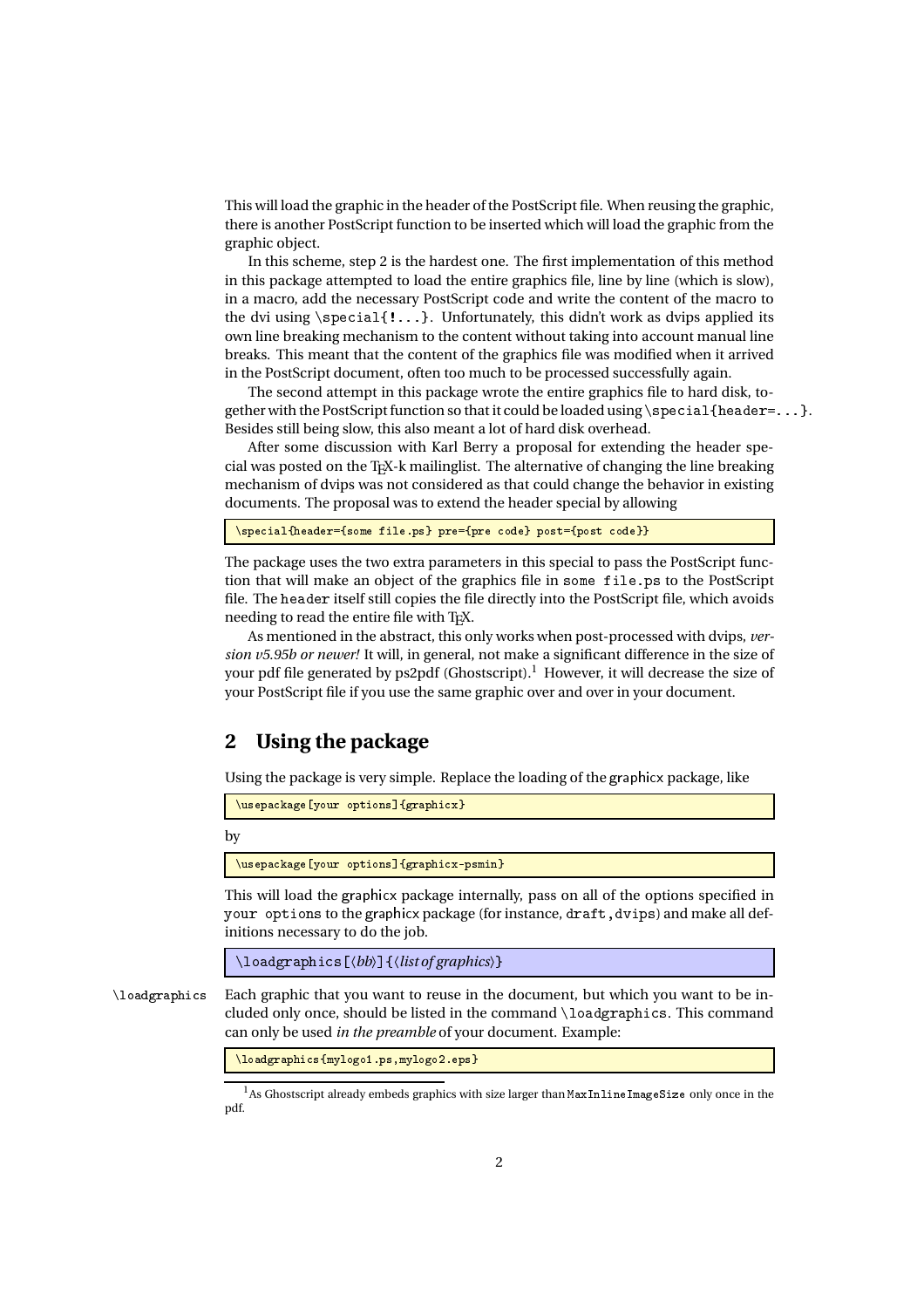If a graphics file does not contain a bounding box, you can include that in the optional argument. This argument will be used for every graphic in the list. Example<br>————————————————————

```
\lambdaloadgraphics[0 0 250 420]{mylogo1.ps,mylogo2.eps}
```
\includegraphics {mylogo3.ps}<br>\includegraphics That's all! You can use the usual graphicx \includegraphics command to include and scale or rotate your graphics. This command will pick up the loaded graphics and use a PostScript function to insert the graphic from the PostScript header. If the graphic has not been loaded with \loadgraphic, the \includegraphics command works as usual (see also the graphicx documentation [1] or a LATEX manual like [4]).

If the graphic does not contain bounding box information, then this should be included in the \loadgraphics command as described above. You can include it in the \includegraphics command as well, but if the two bounding boxes are not equal, the result might be unexpected.

As mentioned before, the package only works with the dvips driver, version 5.95b or newer. When running  $\text{ETr}X$  (not pdf $\text{ETr}X$ ), the dvips driver will be loaded automatically by graphicx, but you can also specify it yourself when loading the graphicx-psmin cally by graphicx, but you can also specify it yourself when loading the graphicx-psmin<br>package. Any options that you specify will be passed on to the graphicx package. When graphicx-psmin finds out that you are using another driver than dvips, it will generate an error message and disable itself, after which the \loadgraphics command has no function anymore and all graphics inclusion jobs are left to the graphicx package.

To finish with, here is another example demonstrating the use of the package. The example assumes that figure.ps is present in the figures subdirectory and that graphic . eps is in the graphics subdirectory.<br>————————————————————

```
\{documentclass\{article\}\usepackage{graphicx-psmin}
\graphicspath{{figures/}{graphics/}}
\lambdaloadgraphics{figure.ps,graphic.eps}
\begin{cases}\includegraphics [scale=.2]{figure.ps}
\in \sum_{s=1}^{\infty} and \sum_{s=1}^{\infty}\includegraphics [angle=45] {graphic.eps}
\verb|\includegraphics[angle=90]{graphics}\end{document}
```
When running a file like the one above and generating the PostScript using dvips, one will see that both graphics are included only once in the PostScript document and that including one of those graphics another time, has almost no effect on the size of the generated PostScript document.

#### **3 Implementation**

```
1 % Initialize.
2 〈∗graphicx-psmin〉
3 \NeedsTeXFormat{LaTeX2e}[1995/12/01]
4 \ProvidesPackage{graphicx-psmin}
5 [2020/11/14 v1.2 single PostScript graphics inclusion (HA)]
6 \DeclareOption*{\PassOptionsToPackage\CurrentOption{graphicx}}
7 \ProcessOptions\relax
8 \RequirePackage{graphicx}
```
Check the requested driver.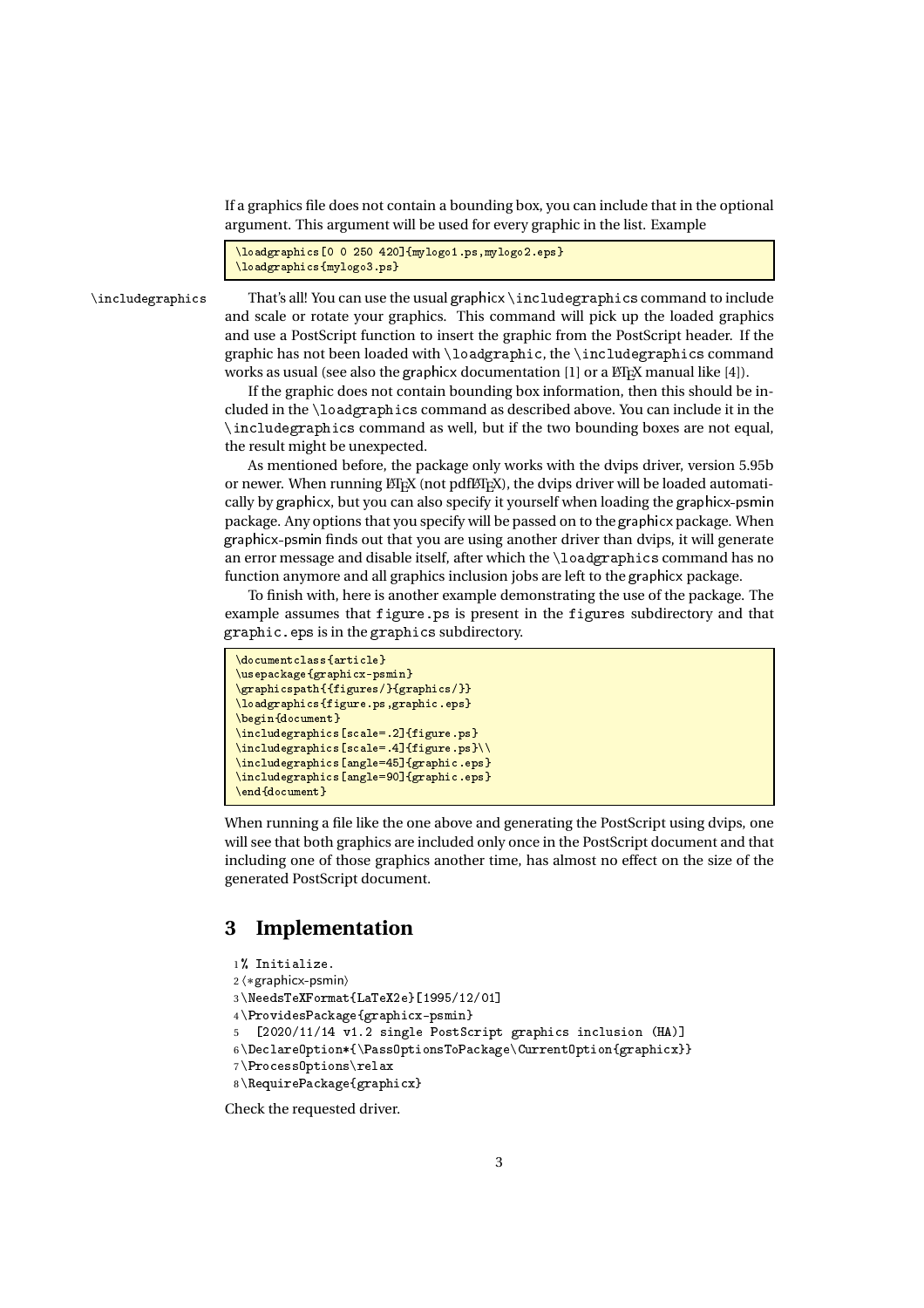```
9 \def\gxpsm@tempa{dvips.def}
                             10\ifx\Gin@driver\gxpsm@tempa\else<br>11 \PackageError{graphicx-psmin}{
                             11 \PackageError{graphicx-psmin}{This package cannot be used with any
                             12 \MessageBreak back end driver other than dvips!}\@ehd<br>13 \def\loadgraphics{\@testopt\gxpsm@loadgraphics{}}
                             13 \def\loadgraphics{\@testopt\gxpsm@loadgraphics{}}<br>14 \def\gxpsm@loadgraphics[#1]#2{}
                             14 \def\gxpsm@loadgraphics[#1]#2{}<br>15 \expandafter\endinput
                                 \expandafter\end{im}16 | fi
                             In draft mode, no graphics should be loaded, so we eat the argument and hence all
graphics will be handled by graphicx from here.
                             17\ifGin@draft<br>18 \def\loadg
                             18 \def\loadgraphics{\@testopt\gxpsm@loadgraphics{}}<br>19 \def\gxpsm@loadgraphics[#1]#2{}
                             19 \def\gxpsm@loadgraphics[#1]#2{}<br>20 \expandafter\endinput
                                  \expandafter\end{im}21 \setminus \textbf{fi}\gxpsm@loaded Initialize the list of loaded graphics.
                             22 \def\gxpsm@loaded{}
            \@namexdef {〈csname〉}
                             Defines the macro with name \langle \text{csname} \rangle using \xleftarrow{\text{cd}}23 \def\@namexdef#1{\expandafter\xdef\csname#1\endcsname}
        \loadgraphics Load graphics.
                             24 \def\loadgraphics{\@testopt\gxpsm@loadgraphics{}}
\gxpsm@loadgraphics [〈bb〉]{〈list of graphics〉}
                             Load each of the graphics in 〈list of graphics〉 into the dvi and eventually the PostScript
                             using \simeq loss \langle bb \rangle for the bounding box for all these graphics if specified. If
                             not, we search the file for the bounding box.
                             25 \def\gxpsm@loadgraphics[#1]#2{%
                            Loop over all graphics.
                             26 \@for\gxpsm@file:=#2\do{%
                                     \begingroup
                            If the file exists in the graphics path, continue.
                             28 \gxpsm@checkfile\gxpsm@file{%
                            If no explicit bounding box in #1, try finding one in the file, otherwise use the one in
                            #1.29 \iint x \@>0 \iint x \@>0<br>30 \C{read@ens} \C{indba}30 \Gread@eps{\Gin@base\Gin@ext}%<br>31 \else
                             31 \else
                             32 \langle \text{Gread@parse@bb#1 } \rangle<br>33 \{fi33 \fi
Save the bounding box for this graphic.
                             34 \@namexdef{\Gin@base\Gin@ext @llx}{\Gin@llx}%<br>35 \@namexdef{\Gin@base\Gin@ext @lly}{\Gin@lly}%
                              35 \@namexdef{\Gin@base\Gin@ext @lly}{\Gin@lly}%<br>26 \@namexdef{\Gin@base\Gin@ext @urx}{\Gin@urx}%
                              36 \@namexdef{\Gin@base\Gin@ext @urx}{\Gin@urx}%<br>27 \@namexdef{\Gin@base\Gin@ext @uru}{\Gin@uru}%
                             37 \@namexdef{\Gin@base\Gin@ext @ury}{\Gin@ury}%
                            Transform the PostScript internal name of the graphic as '/' can't be used in variable
                            names.
```

```
38 \gxpsm@getcfile
```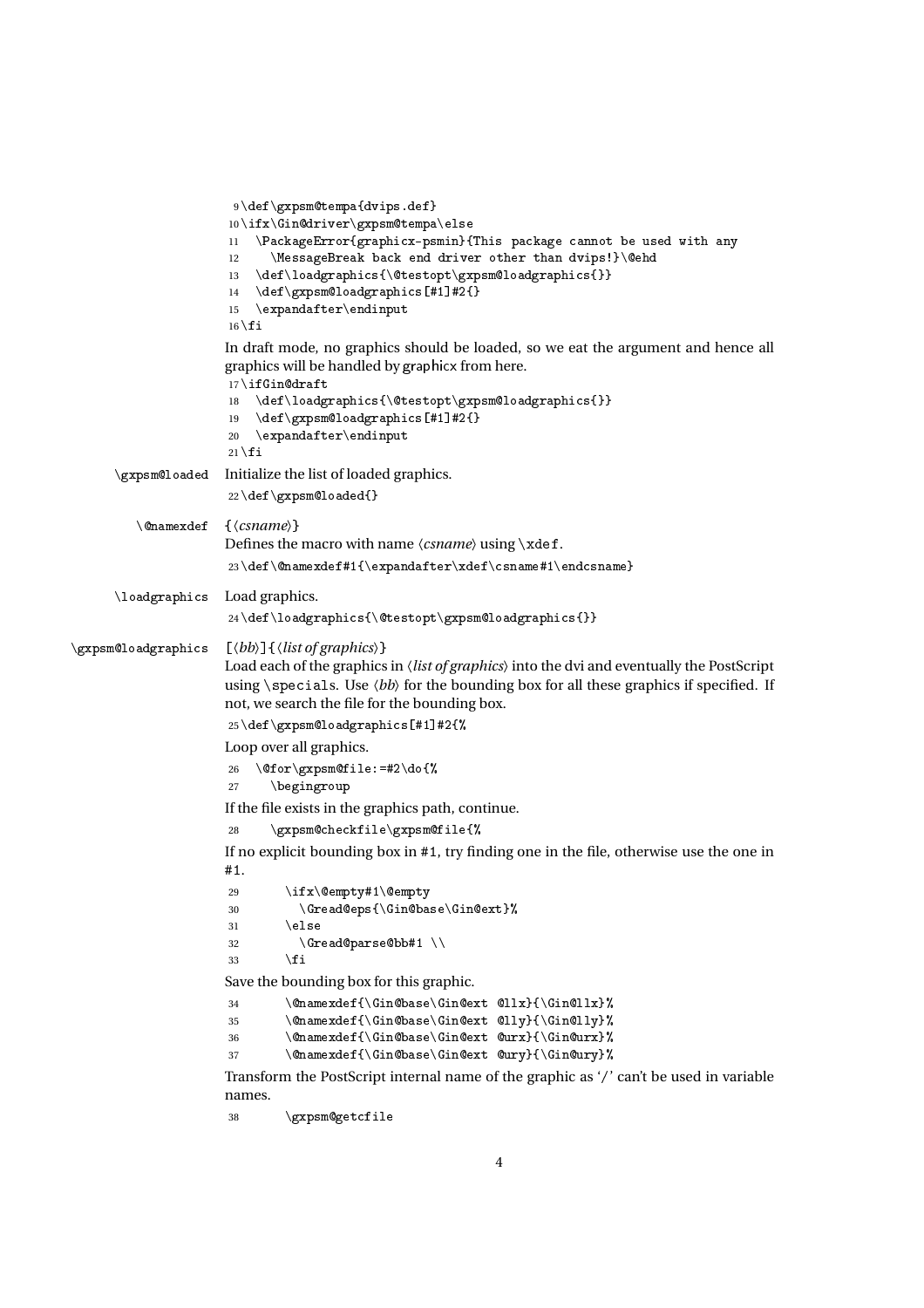Write the graphic body together with the extra functions to the dvi file using a header special. This requires dvips v5.95b or newer to work!

```
39 \AtBeginDvi{\special{header={\Gin@base\Gin@ext}
                                     40 pre={/\gxpsm@cfile-data^^Jcurrentfile^^J%<br>41 < /Filter /SubFileDecode^^J/DecodeParm
                                     41 << /Filter /SubFileDecode^^J/DecodeParms << /EODCount 0<br>42 /EODString (*HA-EOD-??3.1416926!!*) >>^^J>>
                                     42 /EODString (*HA-EOD-??3.1416926!!*) >>^^J>><br>43 /ReusableStreamDecode filter^^J%
                                     43 /ReusableStreamDecode filter^^J%<br>44 \@percentchar\@percentchar Begin
                                     44 \@percentchar\@percentchar BeginDocument:<br>45 \Gin@base\Gin@ext^^J%
                                     45 \langleGin@base\langleGin@ext^^J%
                                     46 }<br>47 p
                                     47 post={\@percentchar\@percentchar EndDocument^^J%<br>48 https://www.flathraphiliper.com#HA-E0D-??3.1416926!!*^^Jdef^^J/\gxpsm@cfile-f
                                     48 *HA-EDD-??3.1416926!!*^{\text{ad}}\text{def}^J\text{log}psm@cfile-form^J\text{G}^J\text{G}^J\text{G}^J\text{G}^J\text{G}^J\text{G}^J\text{G}^J\text{G}^J\text{G}^J\text{G}^J\text{G}^J\text{G}^J\text{G}^J\text{G}^J\text{G}^J\text{G}^J\text{G}^J\text{G}^J\text{G}^J\text{G}^J\text{G}^J\text{G}^J\text{G}^J\text{G}^J\text{G}49 << /FormType 1^^J/BBox<br>50 < \text{\mediate}\$1\$Pace\Gin@11
                                     50 [\Gin@llx\space\Gin@lly\space\Gin@urx\space\Gin@ury]^^J%
                                     51 /Matrix [1 \ 0 \ 0 \ 1 \ 0 \ 0]<sup>^</sup>^J/PaintProc<sup>^</sup>^J{ pop^^J%<br>52 /ostate save def^^J/showpage {} def^^J%
                                     52 /ostate save def^^J/showpage {} def^^J%<br>53 /setpagedevice /pop load def^^J%
                                     53 /setpagedevice /pop load def^^J%<br>54 \gxpsm@cfile-data 0 setfileposit
                                     54 \gxpsm@cfile-data 0 setfileposition<br>55 \gxpsm@cfile-data cvx exec^^J%
                                     55 \gxpsm@cfile-data cvx exec^^J%
                                     56      ostate restore^^J} bind^^J>> def%<br><sub>57</sub>      1
                                     \begin{array}{ccc} 57 & & & \} \\ 58 & & & \end{array}58 }}%
                                     Add the file to the list of loaded graphics for \includegraphics.
                                     59 \xdef\gxpsm@loaded{%<br>60 \gxpsm@loaded\ifx\
                                     60 \gxpsm@loaded\ifx\gxpsm@loaded\@empty\else,\fi<br>61 \Gin@base\Gin@ext
                                     61 \Gin@base\Gin@ext<br>62 }%
                                     62 ታ7,<br>معا
                                     63 }%
                                     64 \endgroup<br>65 \endgroup
                                           65 }%
                                     66 }
                                    Avoid using \lceil \text{loadgraphics} \rceil only preamble.<br>67 \Conly preamble \loadgraphics
                                     67 \@onlypreamble\loadgraphics
                                     68 \@onlypreamble\gxpsm@loadgraphics
     \sqrt{g} in \frac{g}{g}\overline{\mathfrak{p}} or \overline{\mathfrak{p}}These two macros replace any occurrence of '/' by '_' so that the name can be used
                                    inside PostScript. This uses a well known \lowercase trick.
                                     69\def\gxpsm@getcfile{%<br>70 \edef\gxpsm@tempa{%
                                     70 \edef\gxpsm@tempa{%</a><br>71 \noexpand\gxpsm@g
                                     71 \noexpand\gxpsm@g@tcfile\Gin@base\Gin@ext\noexpand\@nil<br>72 }%
                                     72 }%
                                     73 \gxpsm@tempa<br>74}
                                     74 }<br>75 \
                                     75\def\gxpsm@g@tcfile#1\@nil{%<br>76   \begingroup\lccode'\/'\ \l
                                     76 \begingroup\lccode`\/`\_\lowercase{\endgroup\def\gxpsm@cfile{#1}}%
                                     77 }
\Ginclude@graphics {〈file〉}
                                    We redefine this internal of graphics. If the graphic has been loaded, use a PostScript
                                    function to reload it from the header. Else, follow the usual track of graphicx.
                                     78 \def\Ginclude@graphics#1{\%}<br>
79 \ \begin{bmatrix} 79 & \begin{bmatrix} 79 & \begin{bmatrix} 79 & \begin{bmatrix} 79 & \begin{bmatrix} 79 & \begin{bmatrix} 79 & \begin{bmatrix} 79 & \begin{bmatrix} 79 & \begin{bmatrix} 79 & \begin{bmatrix} 79 & \begin{bmatrix} 79 & \begin{bmatrix} 79 & \begin{bmatrix} 79 & \begin{bmatrix} 79 & \begin{bmatrix} 79 & \begin{bmatrix} 79 & \begin{bmatrix} 79 & \begin{bmatrix} 79 & \begin{bmatrix} 79 & \begin{bmatrix}
```

```
\begingroup
```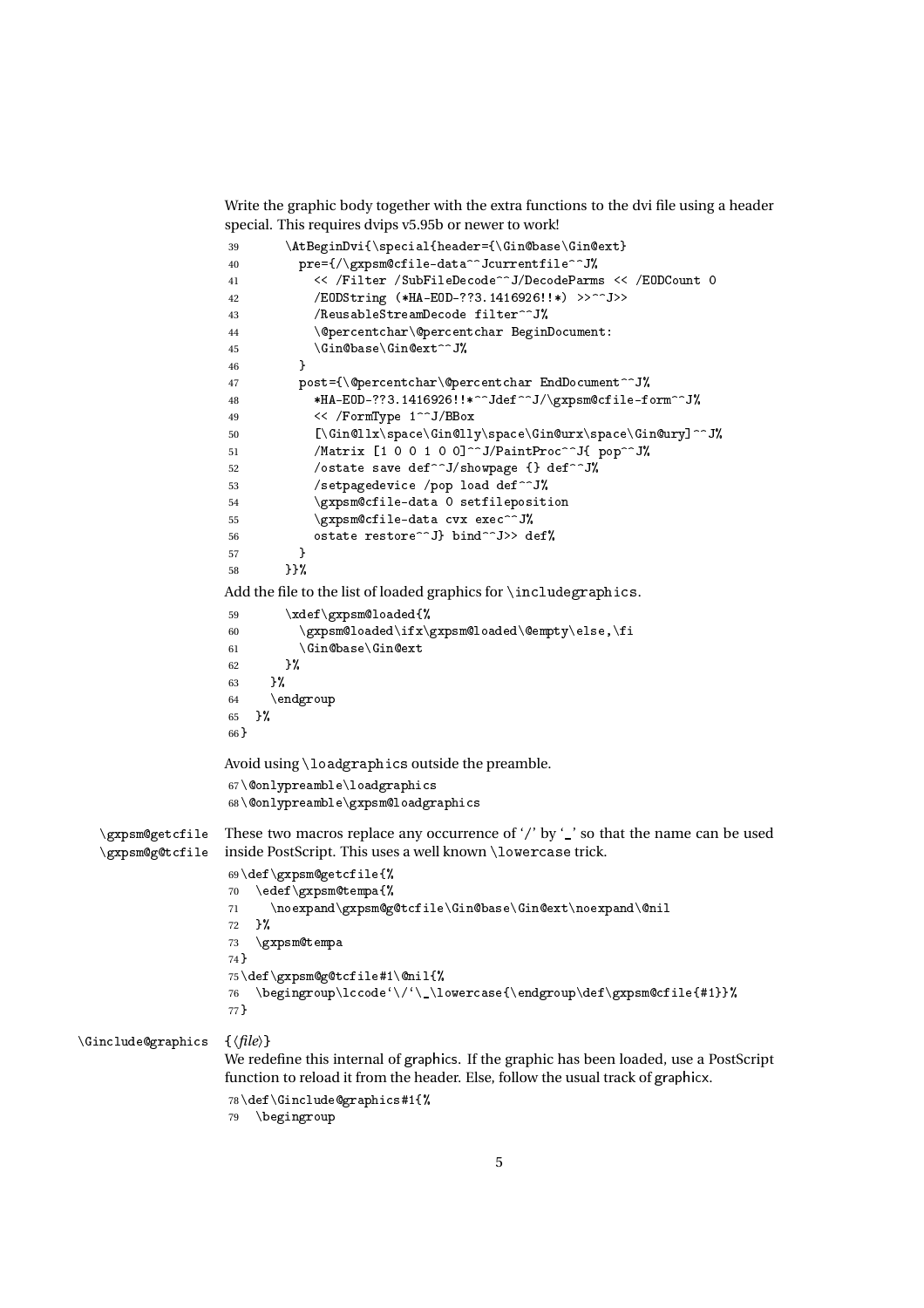Graphic exists? This will also produce  $\Gn@base$  and  $\Gn@ext.$ <br>80  $\gamma$  xpsm@checkfile{#1}{%

```
80 \gxpsm@checkfile{#1}{%
```
Graphic loaded?

```
81 \@expandtwoargs\in@{,\Gin@base\Gin@ext,}{,\gxpsm@loaded,}%<br>82 \ifin@
       \intifin@
```
If the user didn't supply a bounding box in the \includegraphicscommand, use the one that we found while scanning the graphic.

```
83 \ifGin@bbox\else<br>84 \Gin@bboxtrue
84 \Gin@bboxtrue
85 \edef\Gin@llx{\@nameuse{\Gin@base\Gin@ext @llx}}%<br>% \edef\Gin@lly{\@nameuse{\Gin@base\Gin@ext @lly}}%
86 \edef\Gin@lly{\@nameuse{\Gin@base\Gin@ext @lly}}%<br>87 \edef\Gin@urx{\@nameuse{\Gin@base\Gin@ext @urx}}%
87 \edef\Gin@urx{\@nameuse{\Gin@base\Gin@ext @urx}}%<br>88 \edef\Gin@ury{\@nameuse{\Gin@base\Gin@ext @ury}}%
88 \edef\Gin@ury{\@nameuse{\Gin@base\Gin@ext @ury}}%<br>89 \fi
```
<sup>89</sup> \fi Use graphicsinternals to do computations etcetera and in the end, use the graphic.

```
90 \Gin@setfile{psdirect}{}{\Gin@base\Gin@ext}%<br>91 \else
      \else
```
This is the usual route from \Ginclude@graphics from graphics for non-loaded graphics.

```
92 \@ifundefined{Gin@rule@\Gin@ext}{%<br>93 \ifx\Gin@rule@*\@undefined
93 \ifx\Gin@rule@*\@undefined<br>94 \@latex@error{Unknown gr
94 \@latex@error{Unknown graphics extension: \Gin@ext}\@ehc
 95 \else
96 \expandafter\Gin@setfile\Gin@rule@*{\Gin@base\Gin@ext}%<br>97 \fi
97 \setminusfi<br>98 \setminusf<sup>y</sup>
98 {}^{98} {}^{10}99 \expandafter\expandafter\expandafter\Cin@setfile<br>100 \csname Gin@rule@\Gin@ext\endcsname{\Gin@base\
100 \csname Gin@rule@\Gin@ext\endcsname{\Gin@base\Gin@ext}%<br>101 }%
101 }%<br>102 \fi
102 \fi<br><sub>102</sub> \V
103 }%<br>104 \e
104 \endgroup<br>105 <del>\</del>
105 }
```

```
\gxpsm@checkfile {〈file〉}{〈actions〉}
```
This is part of graphics' \Ginclude@graphics which checks a graphic file in the graphics path. We perform 〈*actions*〉 when the file is all right. We separated this part as it is reused several times in this package.

```
106\def\gxpsm@checkfile#1#2{%<br>107 \let\input@path\Ginput@path
107 \let\input@path\Ginput@path<br>108 \ifr\unquote@pamo\@undofine
108 \ifx\unquote@name\@undefined<br>109 \filename@narsef#11"
109 \filename@parse{#1}%<br>110 \else
110 \else<br>111 \ex
111 \expandafter\filename@parse\expandafter{\detokenize{#1}}%
113 \ifx\filename@ext\relax
113 \ifx\filename@ext\relax<br>114 \@for\Gin@tomn:-\Gin@
114 \@for\Gin@temp:=\Gin@extensions\do{%<br>115 \ify\Cin@ext\relay
115 \ifx\Gin@ext\relax<br>116 \Gin@eetbase\Gin
116 \Gin@getbase\Gin@temp<br>117 \fi
117 \fi<br>119 \'
118 }%
```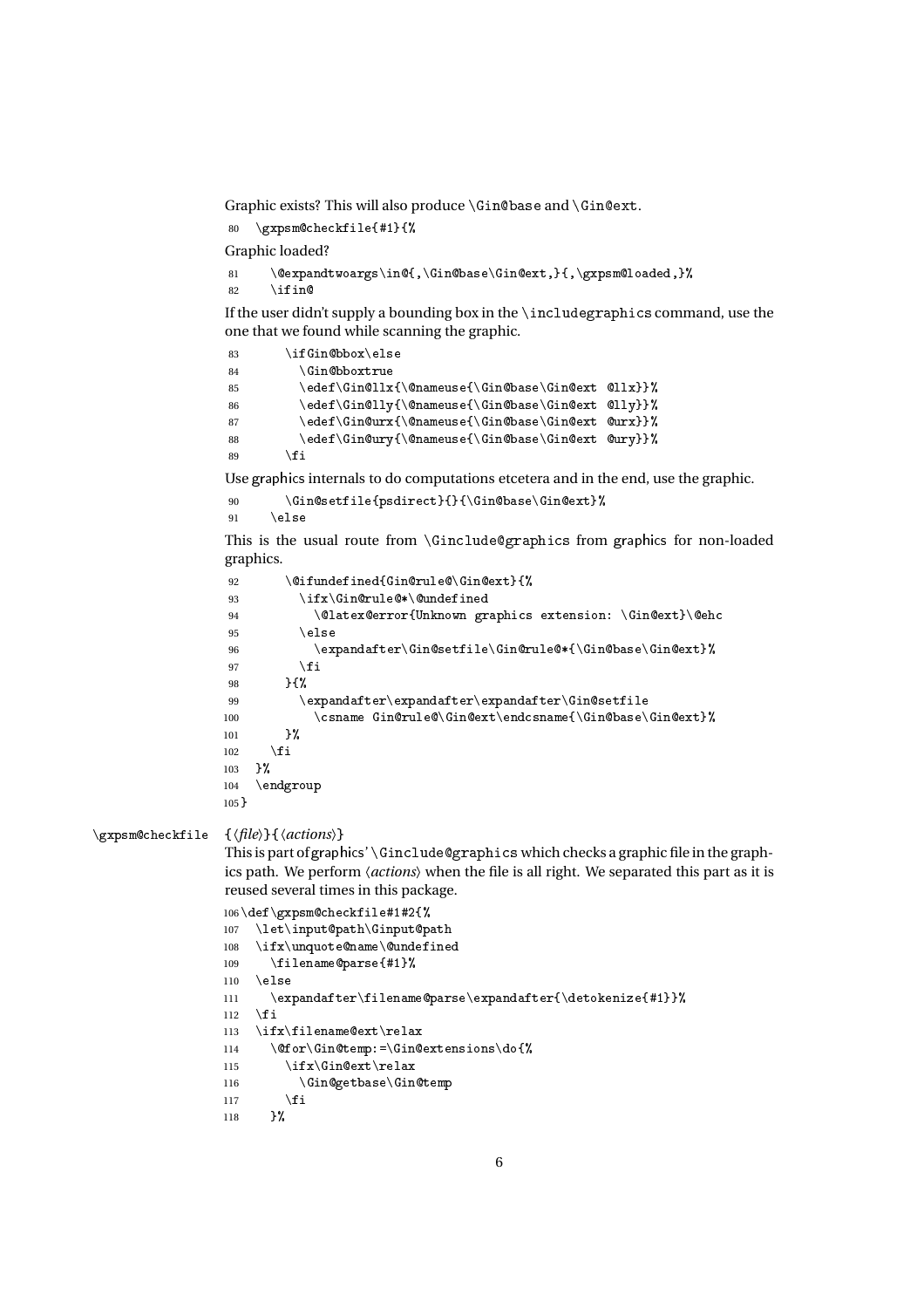```
119 \else<br>120 \Gi
120 \Gin@getbase{\Gin@sepdefault\filename@ext}%<br>121 \ifx\Gin@ext\relax
121 \ifx\Gin@ext\relax<br>122 \@warning{File
122 \@warning{File '#1' not found}%<br>123 \def\Cin@base{\filename@area\fi
123 \def\Gin@base{\filename@area\filename@base}%<br>124 \edef\Gin@ext{\Gin@sepdefault\filename@ext}%
124 \edef\Gin@ext{\Gin@sepdefault\filename@ext}%<br>125 \fi
125 \setminusfi<br>126 \setminusfi
126 \overline{126} \overline{127} \overline{15}127 \ifx\Gin@ext\relax<br>128 \@latex@error{Fi
128 \@latex@error{File '#1' not found}%<br>129 {I could not locate the file with
129 \{I \text{ could not locate the file with any of these extensions: ^J\}\<br>130 \Gin@extensions^^J\@ehc}%
130 \Gin@extensions^^J\@ehc}%
        \text{else#2}\132 }
```
\Ginclude@psdirect {〈*file*〉}

This inserts the PostScript function needed to reload *∖file*〉 from the PostScript header.<br>This is based on *∖Ginclude@eps from dvips.def (graphics*).

```
133 \def\Ginclude@psdirect#1{\%}<br>134 \message{<#1>}%
134 \message{\#1>}%<br>135 \bgroup
135 \bgroup<br>136 \def\@t
136 \def\@tempa{!}%<br>137 \gxpsm@getcfile
137 \gxpsm@getcfile<br>138 \dimen@\Gin@rea
138 \dimen@\Gin@req@width<br>120 \dimen@ij_1bp?
139 \dimen@ii.1bp%<br>140 \divide\dimen@\dimen@ii
140 \divide\dimen@\dimen@ii<br>141 \@tempdima\Gin@rea@beic
141 \@tempdima\Gin@req@height<br>142 \divide\@tempdima\dimen@i
142 \divide\@tempdima\dimen@ii<br>143 \specialfps:@beginspecial
143 \special{ps:@beginspecial<br>144 \Gin@llx\space @llx \Gin@lly\space @lly
144 \Gin@llx\space @llx \Gin@lly\space @lly
145 \Gin@urx\space @urx \Gin@ury\space @ury<br>146 \ifr\Gin@scaler\@terma\else\number\dime
146 \ifx\Gin@scalex\@tempa\else\number\dimen@\space @rwi\fi<br>147 \ifx\Gin@scaley\@tempa\else\space\number\@tempdima\spac
147 \ifx\Gin@scaley\@tempa\else\space\number\@tempdima\space @rhi\fi<br>148 \ifGin@clip\space @clip\fi\space @setspecial^^J
148 \ifGin@clip\space @clip\fi\space @setspecial^^J<br>149 save \gxpsm@cfile-form execform restore showpag
149 save \gxpsm@cfile-form execform restore showpage @endspecial
150 }%<br>151 \e
        \qquad152 }
```
<sup>153</sup> %</graphicx-psmin>

### **References**

- [1] David Carlisle. graphics bundle. CTAN:/macros/latex/required/graphics.
- [2] Thomas Greer. Reusable content caching in postscript. http://www.tgreer. com/eps\_vdp2.html.
- [3] Adobe Systems Incorporated. Postscript language reference manual. http:// www.adobe.com/products/postscript/pdfs/PLRM.pdf.
- [4] Frank Mittelbach, Michel Goossens, Johannes Braams, David Carlisle, and Chris Rowley. *The BTEX Companion, Second Edition*. Addison-Wesley, 2004.